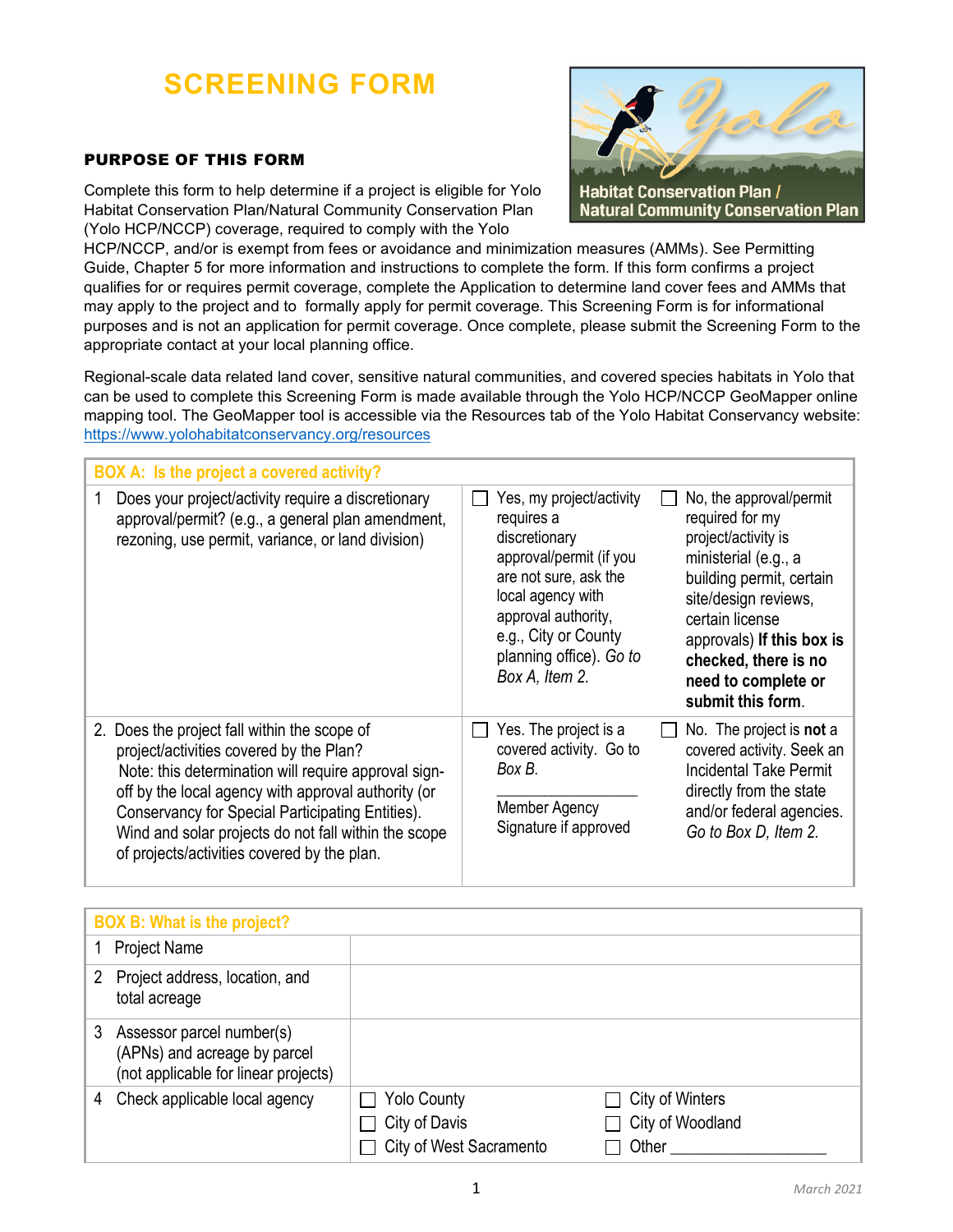п

÷

|                                                                                                                                                                                                                                                                                                                                                                                                                                                                                                                                                                                                                                                                                                                                                                                                                                                           | <b>BOX C:</b> Is the project exempt from fees or AMMs?                                                                                                                                                                                                                                                       |                                                                                                                                                                                                                                                                                                                                                                                             |  |  |  |  |
|-----------------------------------------------------------------------------------------------------------------------------------------------------------------------------------------------------------------------------------------------------------------------------------------------------------------------------------------------------------------------------------------------------------------------------------------------------------------------------------------------------------------------------------------------------------------------------------------------------------------------------------------------------------------------------------------------------------------------------------------------------------------------------------------------------------------------------------------------------------|--------------------------------------------------------------------------------------------------------------------------------------------------------------------------------------------------------------------------------------------------------------------------------------------------------------|---------------------------------------------------------------------------------------------------------------------------------------------------------------------------------------------------------------------------------------------------------------------------------------------------------------------------------------------------------------------------------------------|--|--|--|--|
| Use information from a planning level survey to complete the following items. If a planning level survey is not<br>available, applicants may utilize the Yolo Habitat Conservancy GeoMapper tool to generate an Initial<br>Assessment that will provide preliminary information in order to complete the rest of this form. The data<br>presented in the GeoMapper is regional-scale data and is intended for general informational purposes. All<br>HCP/NCCP applicants must have site-specific planning level surveys conducted by a qualified biologist to<br>determine actual land cover and sensitive natural communities and species habitats in and around a project<br>site and include that information in the final application unless the member agency land use planner and<br>Conservancy staff determine and verify that one is not needed. |                                                                                                                                                                                                                                                                                                              |                                                                                                                                                                                                                                                                                                                                                                                             |  |  |  |  |
| 1                                                                                                                                                                                                                                                                                                                                                                                                                                                                                                                                                                                                                                                                                                                                                                                                                                                         | Does the project consist of an addition to an<br>existing structure or new structure(s) within 50 feet<br>of an existing structure (e.g., a new garage) that<br>results in less than 5,000 square feet of<br>impervious surface?                                                                             | Yes. Go to Item 2<br>No. Skip to Item 3.<br>$\mathbf{L}$<br>(Attach Initial Assessment, documentation of ground truthing,<br>or planning level survey, when submitting form)                                                                                                                                                                                                                |  |  |  |  |
| 2                                                                                                                                                                                                                                                                                                                                                                                                                                                                                                                                                                                                                                                                                                                                                                                                                                                         | Will the project overlap with fresh emergent<br>wetland, valley foothill riparian, and lacustrine or<br>riverine land cover types, as defined in Table 2-1 of<br>the Permitting Guide?                                                                                                                       | Yes. Go to Item 3<br>$\Box$ No. The project is exempt from fees, but AMMs may<br>apply. Skip to to Item 6.<br>(Attach Initial Assessment, documentation of ground truthing,<br>or planning level survey, when submitting form)                                                                                                                                                              |  |  |  |  |
| 3<br>size?                                                                                                                                                                                                                                                                                                                                                                                                                                                                                                                                                                                                                                                                                                                                                                                                                                                | Is your project on a parcel less than 2.0 acres in                                                                                                                                                                                                                                                           | Yes. The project is exempt from all fees, but AMMs<br>may apply. Go to Item 4.<br>No. Skip to Item 5.<br>$\perp$<br>(Attach Initial Assessment, documentation of ground truthing,<br>or planning level survey, when submitting form)                                                                                                                                                        |  |  |  |  |
| 4                                                                                                                                                                                                                                                                                                                                                                                                                                                                                                                                                                                                                                                                                                                                                                                                                                                         | Does the project overlap with covered species<br>habitat? (If a planning level survey has yet to be<br>conducted, contact the Conservancy to request an<br>Initial Assessment)                                                                                                                               | $\Box$ Yes. The project requires permit coverage. Skip to<br>Box D, Item 1.<br>No. The project is exempt from fees, but AMMs may<br>$\mathbf{I}$<br>apply. Skip to to Item 6.<br>(Attach Initial Assessment, documentation of ground truthing,<br>or planning level survey, when submitting form)                                                                                           |  |  |  |  |
| 5                                                                                                                                                                                                                                                                                                                                                                                                                                                                                                                                                                                                                                                                                                                                                                                                                                                         | Does the project affect any fee-paying land cover<br>types identified in Table 2-1 of the permitting<br>guide? (If a planning level survey has yet to be<br>conducted, the Geomapper may be used)                                                                                                            | Yes. The project requires permit coverage. Go to<br>Box D, Item 1.<br>(Attach Initial Assessment, documentation of ground truthing,<br>or planning level survey when submitting form)<br>No. The project is exempt from fees, but AMMs may<br>apply. Skip to to Item 6.<br>(Attach Initial Assessment, documentation of ground truthing,<br>or planning level survey, when submitting form) |  |  |  |  |
| 6                                                                                                                                                                                                                                                                                                                                                                                                                                                                                                                                                                                                                                                                                                                                                                                                                                                         | Does the project overlap with any resource<br>protection buffers for sensitive natural communities<br>or covered species habitat, as described in Table<br>2-2 of the Permitting Guide? (If a planning level<br>survey has yet to be conducted, contact the<br>Conservancy to request an Initial Assessment) | Yes. AMMs may apply to your project. Go to Item 7.<br>$\mathbf{I}$<br>No. AMMs do not apply and the project does not<br>qualify for/require permit coverage. Skip to Box D,<br>Item 2.<br>(Attach Initial Assessment, documentation of ground truthing,<br>or planning level survey, when submitting form)                                                                                  |  |  |  |  |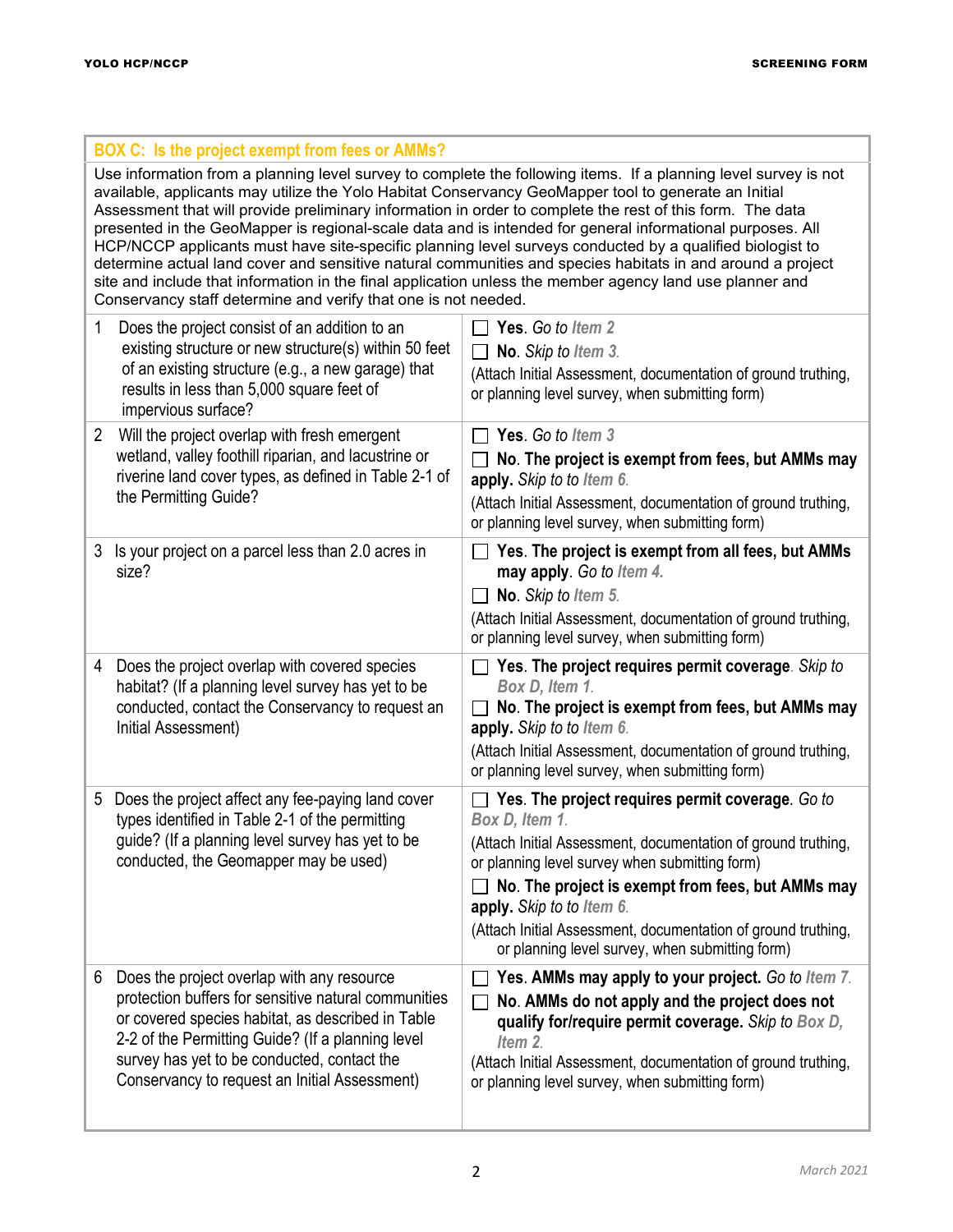| Can your project be designed so that activities do<br>not occur near sensitive natural communities or<br>covered species habitat as listed in Table 2-2 of<br>the Permitting Guide, or can a qualified biologist<br>demonstrate that the the project avoids effects on<br>these resources? | $\Box$ Yes. Redesign the project to avoid sensitive natural<br>communities and covered species habitats or provide<br>an evaluation by a qualified biologist to the local<br>agency planning office that demonstrates the project<br>will avoid adverse effects on sensitive natural<br>communities or covered species and their habitat. The<br>project does not qualify for or require permit<br>coverage if redesigned accordingly. Go to Box D,<br>Item 2. |
|--------------------------------------------------------------------------------------------------------------------------------------------------------------------------------------------------------------------------------------------------------------------------------------------|----------------------------------------------------------------------------------------------------------------------------------------------------------------------------------------------------------------------------------------------------------------------------------------------------------------------------------------------------------------------------------------------------------------------------------------------------------------|
|                                                                                                                                                                                                                                                                                            | No. The project does qualify for or require permit<br>coverage. Go to Box D, Item 1.                                                                                                                                                                                                                                                                                                                                                                           |

| BOX D: Does project qualify for/require permit coverage?                                                                                                                                                                                                                                                                                                                                                                                                                                                                                                                                                                                                                                                                                                                                                                                                                                                                 |
|--------------------------------------------------------------------------------------------------------------------------------------------------------------------------------------------------------------------------------------------------------------------------------------------------------------------------------------------------------------------------------------------------------------------------------------------------------------------------------------------------------------------------------------------------------------------------------------------------------------------------------------------------------------------------------------------------------------------------------------------------------------------------------------------------------------------------------------------------------------------------------------------------------------------------|
| Your project/activity does qualify for/require permit coverage under the Yolo HCP/NCCP.<br>$\mathbf{1}$<br>$\mathbf{L}$                                                                                                                                                                                                                                                                                                                                                                                                                                                                                                                                                                                                                                                                                                                                                                                                  |
| Complete Items in Box E.                                                                                                                                                                                                                                                                                                                                                                                                                                                                                                                                                                                                                                                                                                                                                                                                                                                                                                 |
| Submit this form with application fee, if applicable, as soon as possible to the planning office of the local<br>agency with approval authority (see contact information below).                                                                                                                                                                                                                                                                                                                                                                                                                                                                                                                                                                                                                                                                                                                                         |
| Your project/activity does not qualify for/require permit coverage under the Yolo HCP/NCCP and no<br>$\overline{2}$<br>application fee is required.                                                                                                                                                                                                                                                                                                                                                                                                                                                                                                                                                                                                                                                                                                                                                                      |
| Note: The local agency with approval authority must confirm this conclusion following submittal of project information. Non-<br>covered projects must comply with Federal and State Endangered Species Act requirements if applicable. If a project has<br>the potential to take a federally or state-listed species, the applicant must contact the U.S. Fish and Wildlife Service,<br>National Marine Fisheries Service, and/or the California Department of Fish and Wildlife to determine whether a permit is<br>necessary.                                                                                                                                                                                                                                                                                                                                                                                          |
| • Complete Items in Box E.<br>Submit this form to the contact below with the required application fee (see Permitting Guide, Chapter 5<br>instructions for Box D). A planning level survey prepared by a qualified biologist may be required to verify<br>the absence of sensitive natural communities and covered species habitats or other information in this<br>form, including photos and aerials of the site<br>If you are seeking permit coverage for your project as a Special Participating Entity (SPE), submit this form<br>to the Conservancy office prior to completing the Application. SPE permit coverage is not guaranteed and<br>will be authorized on a case-by-case basis by the Conservancy. SPEs must pay the required Application<br>Fee, cover all costs associated with processing the request, and pay an additional SPE-only fee (see<br>Permitting Guide, Chapter 5 instructions for Box D). |

Are you requesting participation as an SPE?:  $\Box$  Yes  $\Box$  No

|                                                                                                                                        | <b>BOX E: SIGNATURES</b>          |       |      |       |  |  |  |
|----------------------------------------------------------------------------------------------------------------------------------------|-----------------------------------|-------|------|-------|--|--|--|
| By checking the box and signing below I certify all information in the application is true and correct to the<br>best of my knowledge. |                                   |       |      |       |  |  |  |
|                                                                                                                                        | Property owner name and contact   |       | Name |       |  |  |  |
|                                                                                                                                        | information                       | Phone |      | Email |  |  |  |
|                                                                                                                                        | Property owner signature          |       |      | Date  |  |  |  |
| 3                                                                                                                                      | Project Agent/ Applicant name and | Name  |      |       |  |  |  |
|                                                                                                                                        | contact information               |       |      | Email |  |  |  |